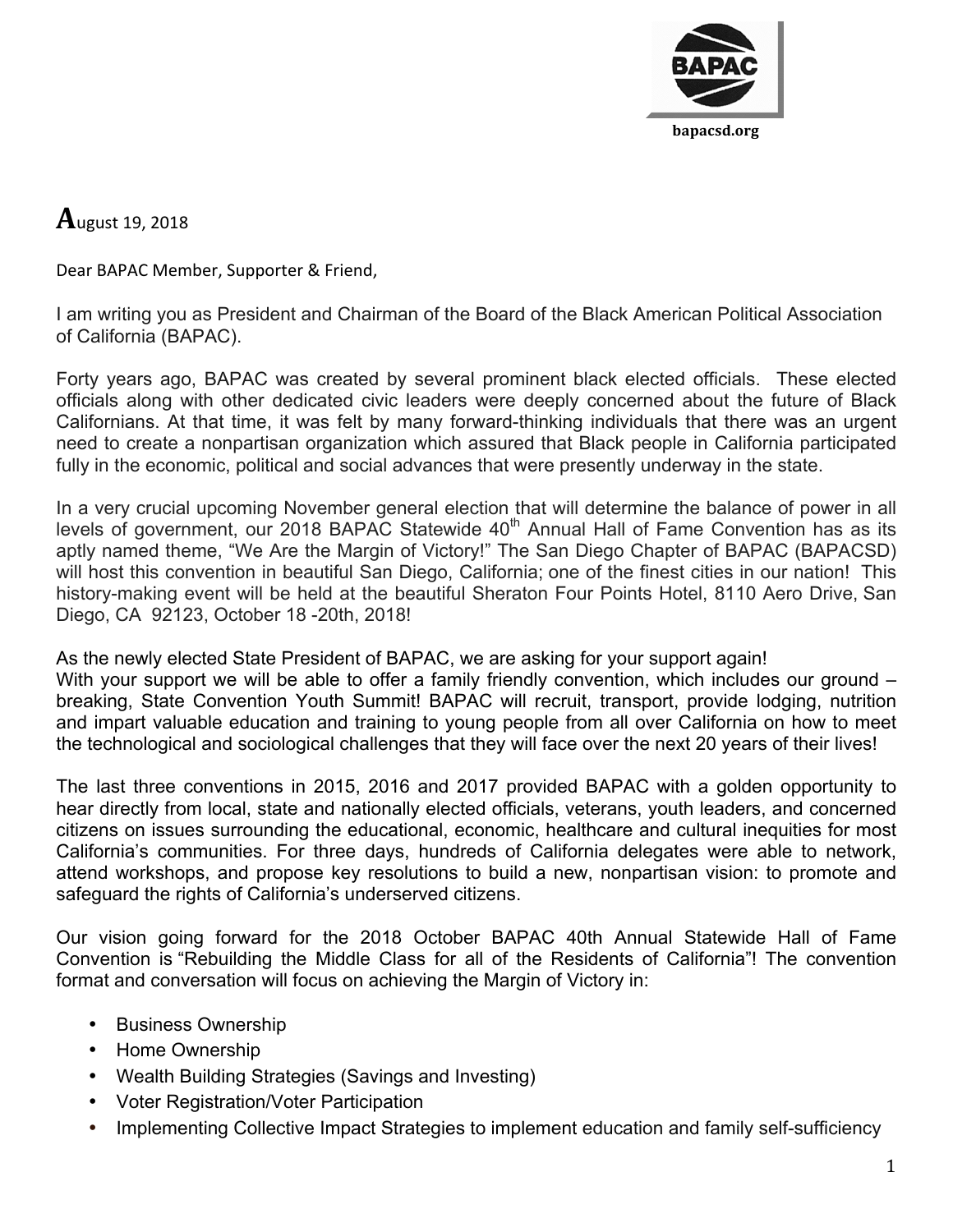initiatives – disrupting cycles of poverty to change the odds for children and families throughout California

- Reducing Homelessness/Disconnected Black Youth/Educational Outcomes
- A Job Fair with an Emphasis on Middle Class Jobs with Livable Wages
- Affordable Healthcare and Wellness Outcomes
- Advancing social justice initiatives and improving police and community relations in our city and throughout the State of California.

Your sponsorship would expand BAPAC's capacity to reach more Californians in leading urban transformation efforts that create economic opportunities for middle class households and communities. BAPAC would be honored if your organization not only provided sponsorship but also participated in the development and presentation of these very important and timely workshops and seminars, serving as panelists and presenters.

BAPAC's ambitious fundraising goal for this signature event is \$150,000. It is towards that goal, that we ask your prestigious company to become a Diamond Sponsor in our life-changing efforts with this major event; your organization can help lead the charge to address the economic, educational and social challenges in our communities and groom the next generation of entrepreneurs and leaders. Please do so by sponsoring at one of the levels below:

 **DIAMOND SPONSOR - \$150,000**

- **PREMIER SPONSOR - \$25,000 & above**
- **PLATINUM SPONSOR - \$20,000**
- **GOLD LEVEL SPONSOR - \$15,000**
- **SILVER LEVEL SPONSOR - \$10,000**
- **BRONZE LEVEL SPONSOR - \$5,000**
- **TABLE HOST SPONSOR - \$1500.00**

BAPAC is a state-approved 501(c)(3) nonprofit organization. (Tax ID Number is 94-2610079)

For more information, please contact: Dr. Willie Blair at 619-962-3888 and drwillieblair2@gmail.com OR Taisha Brown at (619) 443 – 8989 and taishabrown 777@gmail.com or Ms. Ellen Nash at 619-665-3878 and ellendnash@gmail.com OR Mr. Sam Bedwell at (619) 709 - 4525

Warmly submitted,

Willie P. Blair

Dr. Willie Blair, BAPAC State President Ellen Nash, Chair, BAPACSD and State Convention Chair P.O. Box 741336, San Diego, CA 92174-1336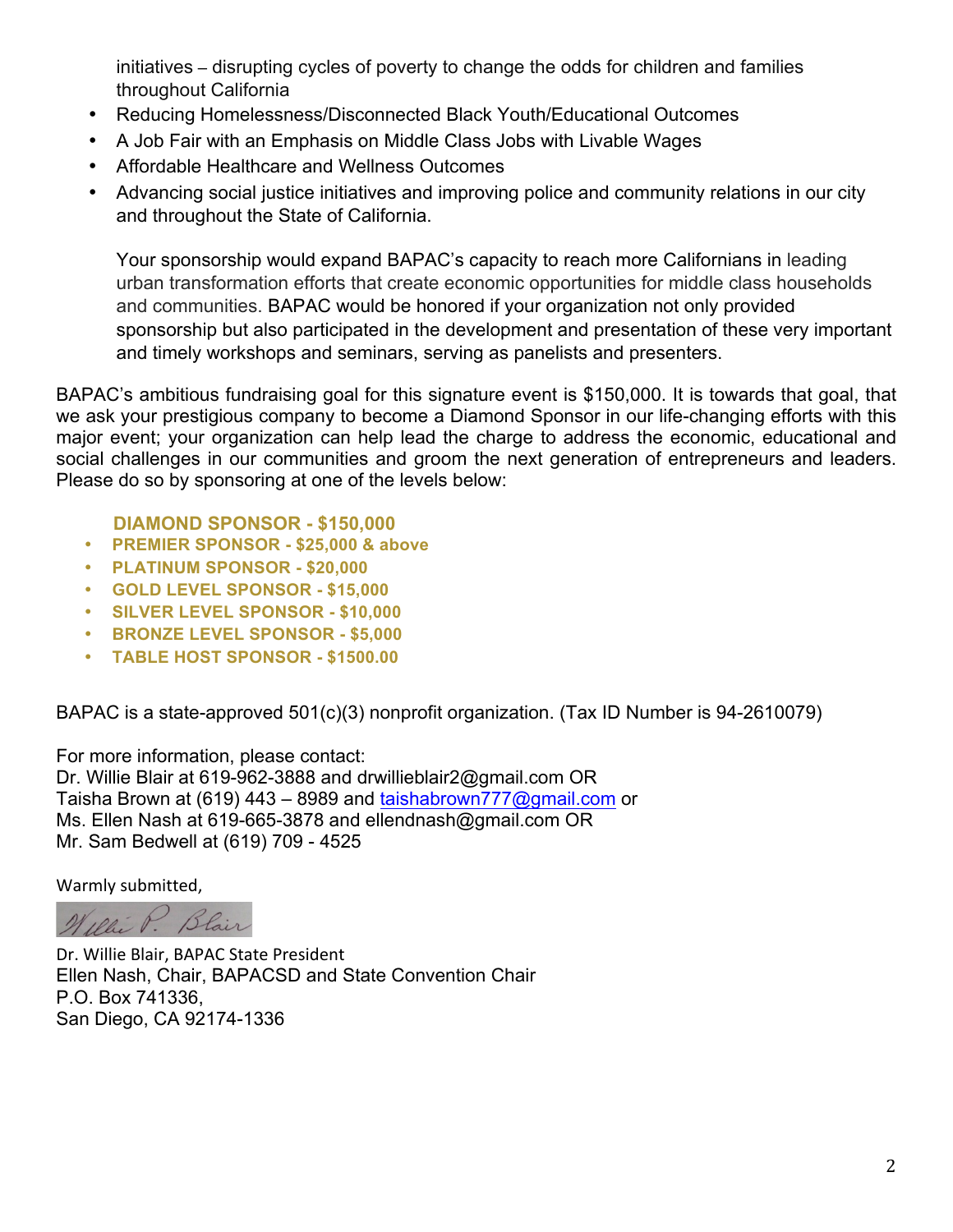## **BAPAC 2018 Sponsorship Opportunities**

## **Diamond Sponsor - \$100,000 - \$150,000**

Preferred VIP Seating for 60 guests  $@$  6 tables Company name/logo in all press releases and email alerts including Company name/logo placement in video production and event signage Corporate marketing material distribution Company recognition and introduction during Gala Full - page company ad placement in souvenir program Convention Space for a Corporate/Elected Official/Candidate Booth Company name/logo listed on materials throughout the year Please contact Dr. Willie Blair at (619) 962 – 3888 or Ellen Nash @ (619) 665 – 3878 for further information

## **Premier Sponsor - \$25,000 and above**

Preferred VIP Seating for 30 guests  $@$  3 tables Company name/logo in all press releases and email alerts Company name/logo placement in video production and event signage Corporate marketing material distribution Company recognition and introduction during Gala Company ad placement in souvenir program Convention Space for a Corporate/Elected Official/Candidate Booth

## **Platinum Level Sponsor - \$20,000**

Preferred VIP seating for 20 guests  $@$  2 tables Company name/logo in all press releases and email alerts Company name/logo and event signage Corporate marketing material distribution Company recognition and introduction during Gala Company ad placement in souvenir program Convention Space for a Corporate/Elected Official/Candidate Booth

## **Gold Level Sponsor - \$15,000**

Reserved VIP seating for 10 guests  $@$  1 Table Company name/logo in all press releases and email alerts Company name with logo placement in event signage Company ad placement in souvenir program Convention Space for a Corporate/Elected Official/Candidate Booth **Silver Level Sponsor - \$10,000** Reserved table for 10 guests  $\omega$  1 table Company name with logo in souvenir program and event signage Company ad placement in souvenir program Convention Space for a Corporate/Elected Official/Candidate/ Vendor Booth **Bronze Level Sponsor - \$5,000**: Company name with logo in souvenir program and event signage Convention Space for a Corporate Vendor Booth

#### **Table Host - \$1500**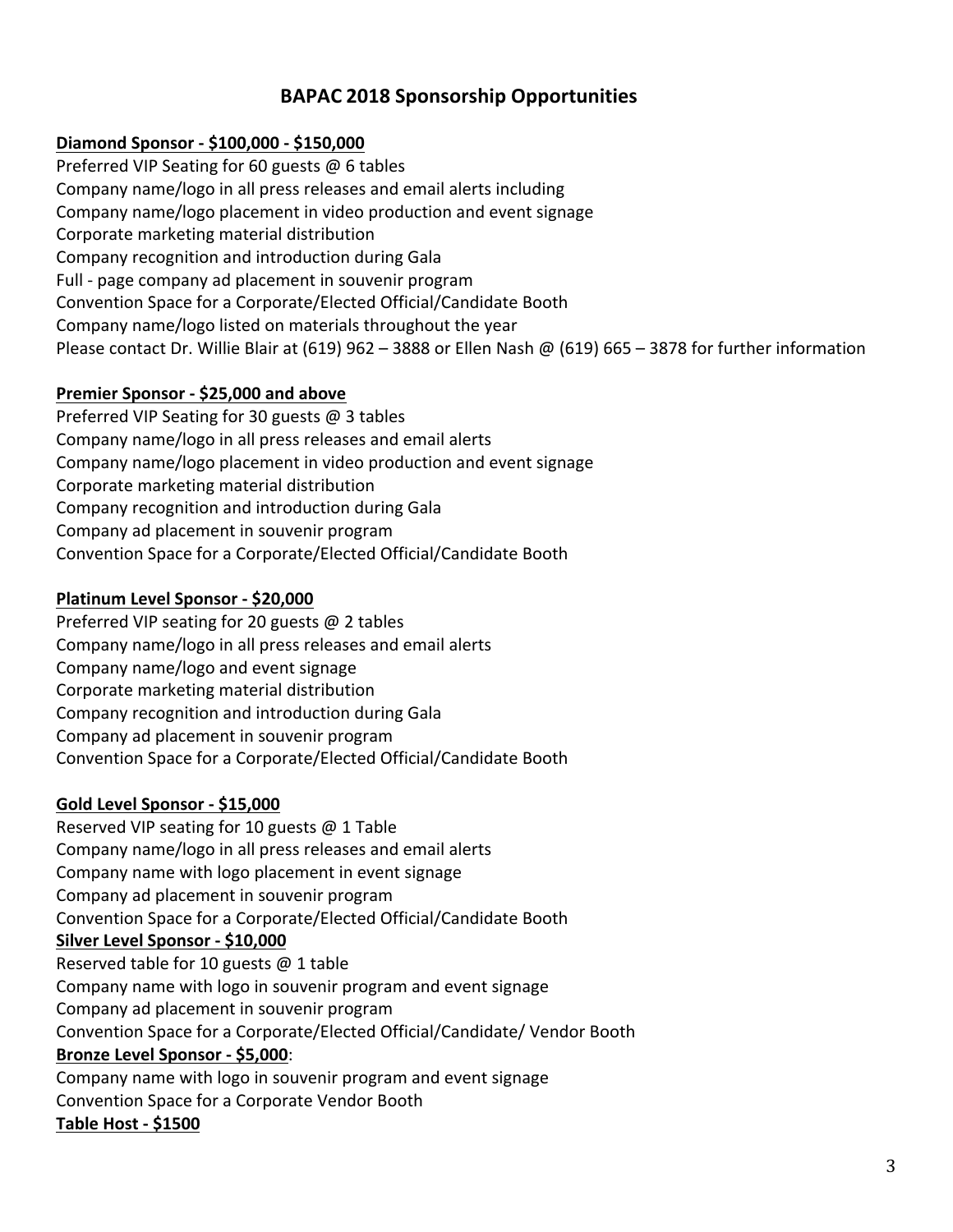Reserved table for 10 guests Company name listed in souvenir program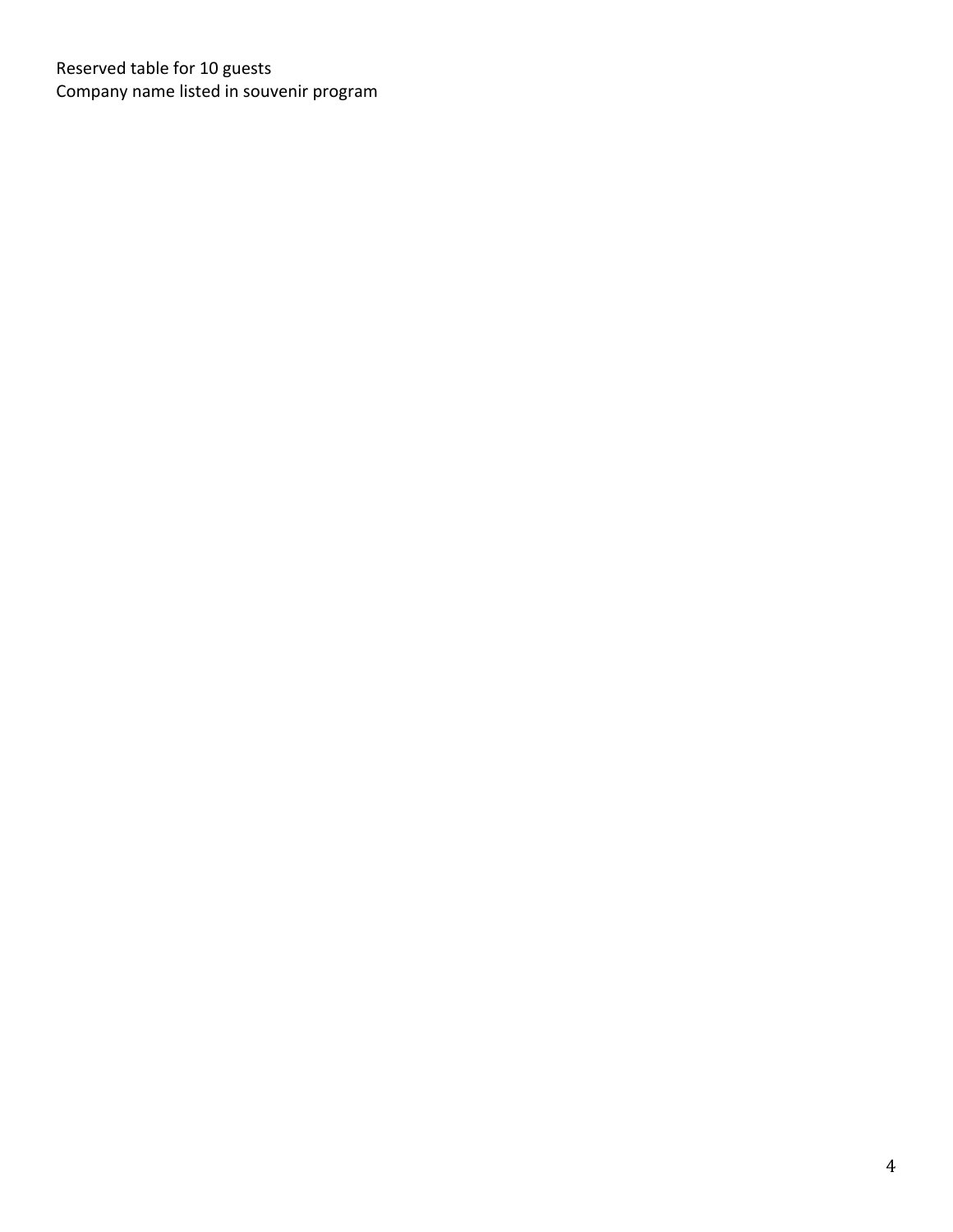## **Sponsorship Reply Form**

| Name                                                         |
|--------------------------------------------------------------|
| Title                                                        |
| Company:                                                     |
| Address:                                                     |
| City, State, Zip                                             |
|                                                              |
| E-mail:                                                      |
|                                                              |
| ____Yes, I will join in celebrating BAPAC's accomplishments, |
| 1) As an Event Sponsor                                       |

(Please select one of the following)

| Premier Sponsor - \$25,000 | Platinum - \$20,000 | Gold - \$15,000 |
|----------------------------|---------------------|-----------------|
|----------------------------|---------------------|-----------------|

\_\_\_\_\_ Silver - \$10,000 \_\_\_\_\_ Bronze - \$5,000 \_\_\_\_\_ Table Host - \$1500

**\_\_\_\_\_** I will forward all logos to *ellendnash@gmail.com* in Adobe Illustrator EPS or JPEG vector files

## **2)** As a Friend of BAPAC

Individual ticket (s) \_\_\_\_\_\_\_\_ ticket(s) at \$150.00 = \$\_\_\_\_\_\_\_\_\_\_

We Cannot Attend

Please accept this \$\_\_\_\_\_\_\_contribution payable to BAPAC

Check payable to BAPAC is enclosed in the amount of \$\_\_\_\_\_\_\_\_

## Please forward all payments to PO Box 741336, San Diego, CA 92174-**1336** or go to website at **www.bapacsd.org** and use the donate button

For more information you can contact Dr. Willie Blair at 619-962-3888 or drwillieblair2@gmail.com or Ellen Nash at 619-665-3878 or ellendnash@gmail.com.